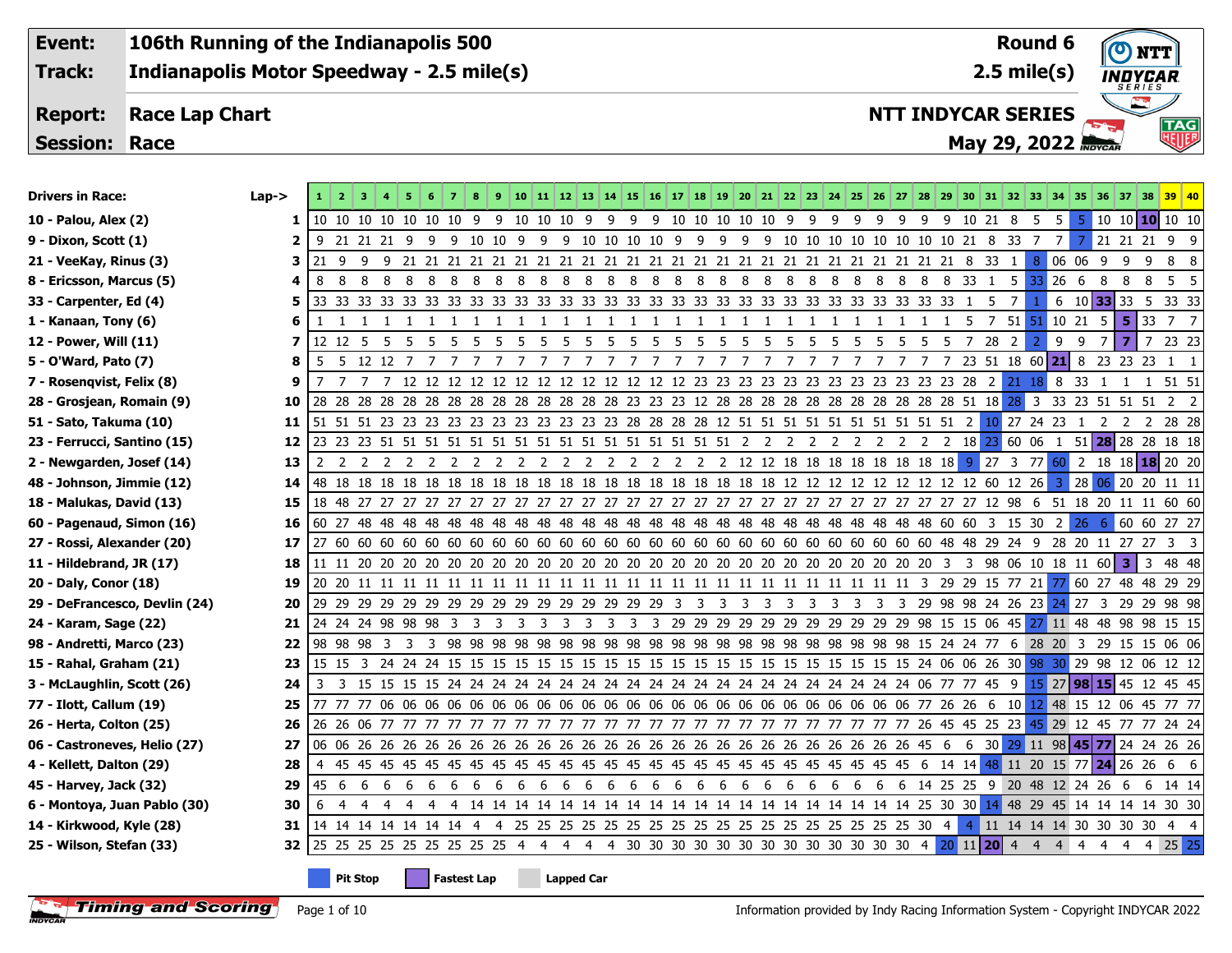**106th Running of the Indianapolis 500 Event: Round 6** $\left($   $\right)$ NTT **2.5 mile(s) Track: Indianapolis Motor Speedway - 2.5 mile(s) INDYCAR Report: Race Lap Chart NTT INDYCAR SERIES TAG**<br>HHIF **May 29, 2022 Session: Race**

| <b>Drivers in Race:</b>       | $Lap-$ |    |     |            |    | 42 43 44 45 46 47 48 49 50 51 52 53 54 55 56 57 58 59 60 61 62 63 64 65 66 67 68 69 70 71 72 73 74 75 76 77 78 79 80                  |     |             |                |                                  |                |    |   |           |    |                |              |    |          |   |                                                              |     |     |                |                |     |   |                                       |    |               |        |
|-------------------------------|--------|----|-----|------------|----|---------------------------------------------------------------------------------------------------------------------------------------|-----|-------------|----------------|----------------------------------|----------------|----|---|-----------|----|----------------|--------------|----|----------|---|--------------------------------------------------------------|-----|-----|----------------|----------------|-----|---|---------------------------------------|----|---------------|--------|
| 10 - Palou, Alex (2)          | 1      |    |     |            |    | 10 10 10 10 10 10 10 10 9 9 9 10 9 9 10 10 10 10 9 9 10 10 10 10 10 10 10 10 10 10 5 5                                                |     |             |                |                                  |                |    |   |           |    |                |              |    |          |   |                                                              |     |     | 5 <sup>1</sup> | 5 <sub>1</sub> |     |   | 99999                                 |    |               | 9 9 20 |
| 9 - Dixon, Scott (1)          | 2      | 9  | -9  | -9<br>-9   |    |                                                                                                                                       |     |             |                |                                  |                |    |   |           |    |                |              |    |          |   |                                                              | - 8 | - 8 | 8              | 8              |     |   | 20 20 20 20 20 20 20 9                |    |               |        |
| 21 - VeeKay, Rinus (3)        | 3      | 8  | - 8 | - 8<br>- 8 | 88 | 8 5 5 5 5 5 5 5 5 5 5 5 5 5 5 5 5                                                                                                     |     |             |                |                                  |                |    |   |           |    |                |              |    |          |   | 5 5 5 5 8 33 33 33 33 5 5                                    |     |     |                |                |     |   | 5 5 5 8 5 5                           |    |               |        |
| 8 - Ericsson, Marcus (5)      | 4      | -5 |     |            |    |                                                                                                                                       |     |             |                |                                  |                |    |   |           |    |                |              |    |          |   |                                                              |     | 1   |                |                |     |   | 8 8 8 8 8 5 8 8                       |    |               |        |
| 33 - Carpenter, Ed (4)        | 5      |    |     |            |    |                                                                                                                                       |     |             |                |                                  |                |    |   |           |    |                |              |    |          |   | 1                                                            |     |     |                | 9              |     |   |                                       | -1 |               | 1 1    |
| 1 - Kanaan, Tony (6)          | 6      | 7  |     | 7          |    | 7 51 1 1                                                                                                                              | - 1 | $1 \quad 1$ | $\blacksquare$ | $\blacksquare$<br>-1             | 1              | -1 |   | 1 1 1 1 1 |    | 1              | 1            | -1 | -1<br>-1 | 1 |                                                              |     |     |                |                |     |   | 7 51 51 51 20 23 23 23 23 23 23 23 23 |    |               |        |
| 12 - Power, Will (11)         | 7      |    |     |            |    | 23 23 23 23 23 7 51 51 51 51 51 7                                                                                                     |     |             |                | $\overline{7}$<br>$\overline{7}$ | $\overline{7}$ | 7  | 7 | 77        | 77 | $\overline{7}$ | <sup>7</sup> | 7  | 7        |   | 7 7 51 23 23 23 7                                            |     |     |                |                |     |   | 33 33 33 33 33 33 33 33 33            |    |               |        |
| 5 - O'Ward, Pato (7)          | 8      |    |     |            |    | 1 1 1 1 1 7 7                                                                                                                         |     |             |                |                                  |                |    |   |           |    |                |              |    |          |   |                                                              |     |     |                |                | 7 7 |   | 772222                                |    |               |        |
| 7 - Rosenqvist, Felix (8)     | 9      |    |     |            |    |                                                                                                                                       |     |             |                |                                  |                |    |   |           |    |                |              |    |          |   |                                                              |     |     |                |                |     |   |                                       |    |               |        |
| 28 - Grosjean, Romain (9)     | 10     | -2 |     |            |    |                                                                                                                                       |     |             |                |                                  |                |    |   |           |    |                |              |    |          |   |                                                              |     |     |                |                |     |   |                                       |    |               |        |
| 51 - Sato, Takuma (10)        | 11     |    |     |            |    |                                                                                                                                       |     |             |                |                                  |                |    |   |           |    |                |              |    |          |   |                                                              |     |     |                |                |     |   |                                       |    |               |        |
| 23 - Ferrucci, Santino (15)   | 12     |    |     |            |    |                                                                                                                                       |     |             |                |                                  |                |    |   |           |    |                |              |    |          |   |                                                              |     |     |                |                |     |   | 28 28 28 28 3 3 3 3                   |    |               |        |
| 2 - Newgarden, Josef (14)     | 13     |    |     |            |    |                                                                                                                                       |     |             |                |                                  |                |    |   |           |    |                |              |    |          |   |                                                              |     |     |                |                |     |   |                                       |    |               |        |
| 48 - Johnson, Jimmie (12)     | 14     |    |     |            |    |                                                                                                                                       |     |             |                |                                  |                |    |   |           |    |                |              |    |          |   |                                                              |     |     |                |                |     |   |                                       |    |               |        |
| 18 - Malukas, David (13)      | 15     |    |     |            |    |                                                                                                                                       |     |             |                |                                  |                |    |   |           |    |                |              |    |          |   |                                                              |     |     |                |                |     |   |                                       |    |               |        |
| 60 - Pagenaud, Simon (16)     | 16     |    |     |            |    |                                                                                                                                       |     |             |                |                                  |                |    |   |           |    |                |              |    |          |   |                                                              |     |     |                |                |     |   |                                       |    |               |        |
| 27 - Rossi, Alexander (20)    | 17     | 3  |     |            |    |                                                                                                                                       |     |             |                |                                  |                |    |   |           |    |                |              |    |          |   |                                                              |     |     |                |                |     |   |                                       |    |               |        |
| 11 - Hildebrand, JR (17)      | 18     |    |     |            |    |                                                                                                                                       |     |             |                |                                  |                |    |   |           |    |                |              |    |          |   |                                                              |     |     |                |                |     |   |                                       |    |               |        |
| 20 - Daly, Conor (18)         | 19     |    |     |            |    | 29 29 29 29 29 29 29 98 98 06 98 98 98 98 98 98 48 48 48 48 48 48 48 48 98 98 98 15 29 6 6 24 <mark>24</mark> 98 98 98 98 98 98 15 15 |     |             |                |                                  |                |    |   |           |    |                |              |    |          |   |                                                              |     |     |                |                |     |   |                                       |    |               |        |
| 29 - DeFrancesco, Devlin (24) | 20     |    |     |            |    | 98 98 98 98 98 98 06 06 98 48 48 48 48 48 48 98 98 98 98 98 98 98 98 15 15 15 29 6 24 24 10 98 29 29 29 29 6                          |     |             |                |                                  |                |    |   |           |    |                |              |    |          |   |                                                              |     |     |                |                |     |   |                                       |    |               | 66     |
| 24 - Karam, Sage (22)         | 21     |    |     |            |    |                                                                                                                                       |     |             |                |                                  |                |    |   |           |    |                |              |    |          |   |                                                              |     |     |                |                | 6 6 |   | 6 6 6 29 29 29                        |    |               |        |
| 98 - Andretti, Marco (23)     | 22     |    |     |            |    |                                                                                                                                       |     |             |                |                                  |                |    |   |           |    |                |              |    |          |   |                                                              |     |     |                |                |     |   | 45 45 45 45 45 45 45 45               |    |               |        |
| 15 - Rahal, Graham (21)       | 23     |    |     |            |    |                                                                                                                                       |     |             |                |                                  |                |    |   |           |    |                |              |    |          |   |                                                              |     |     |                |                |     |   |                                       |    |               |        |
| 3 - McLaughlin, Scott (26)    | 24     |    |     |            |    | 77 77 77 77 77 45 6                                                                                                                   |     |             |                |                                  |                |    |   |           |    |                |              |    |          |   | 6 6 6 6 24 24 24 24 24 24 24 24 24 24 24 24 45 45 45 77 14 4 |     | -4  |                |                |     |   | 4 12 30 30 30 30 30 30 30 30 30       |    |               |        |
| 77 - Ilott, Callum (19)       | 25     |    |     |            |    |                                                                                                                                       |     |             |                |                                  |                |    |   |           |    |                |              |    |          |   |                                                              |     |     |                |                |     |   |                                       |    |               |        |
| 26 - Herta, Colton (25)       | 26     | 26 |     |            |    |                                                                                                                                       |     |             |                |                                  |                |    |   |           |    |                |              |    |          |   |                                                              |     |     |                |                | 4 4 | 4 |                                       |    | 4 11 14 14 14 |        |
| 06 - Castroneves, Helio (27)  | 27     | 6  |     |            |    |                                                                                                                                       |     |             |                |                                  |                |    |   |           |    |                |              |    |          |   |                                                              |     |     |                | $\overline{4}$ |     |   | 10 10 11 11 4 4 4 10                  |    |               |        |
| 4 - Kellett, Dalton (29)      | 28     |    |     |            |    | 30 30 30 30 30 14 14 14 14 14 14 14 14 14 14 26 30 30 30 30 30 30 30 <mark>11</mark> 4 4 4 12 11 11 11 11 11 11 11 148 48 48 10 10 48 |     |             |                |                                  |                |    |   |           |    |                |              |    |          |   |                                                              |     |     |                |                |     |   |                                       |    |               |        |
| 45 - Harvey, Jack (32)        | 29     |    |     |            |    |                                                                                                                                       |     |             |                |                                  |                |    |   |           |    |                |              |    |          |   |                                                              |     |     |                |                |     |   |                                       |    |               |        |
| 6 - Montoya, Juan Pablo (30)  | 30     |    |     |            |    | 12 12 12 12 30 12 12 12 12 12 12 12 30 30 4 4 4 26 12 12 12 12 12 12 26 26 11 48 25 25 26 26 26 26 26 26 10 10 26 26 26               |     |             |                |                                  |                |    |   |           |    |                |              |    |          |   |                                                              |     |     |                |                |     |   |                                       |    |               |        |
| 14 - Kirkwood, Kyle (28)      | 31     |    | 4   | 4          |    | 4 4 12 30 30 30 30 30 30 30 12 12 12 12 12 12 26 26 26 26 26 11 11 25 25 26 26 25 25 25 25                                            |     |             |                |                                  |                |    |   |           |    |                |              |    |          |   |                                                              |     |     |                |                |     |   | 25 25 25 25 25 25                     |    |               |        |
| 25 - Wilson, Stefan (33)      | 32     |    |     |            |    |                                                                                                                                       |     |             |                |                                  |                |    |   |           |    |                |              |    |          |   |                                                              |     |     |                |                |     |   |                                       |    |               |        |
|                               |        |    |     |            |    |                                                                                                                                       |     |             |                |                                  |                |    |   |           |    |                |              |    |          |   |                                                              |     |     |                |                |     |   |                                       |    |               |        |

**Pit Stop Fastest Lap Lapped Car**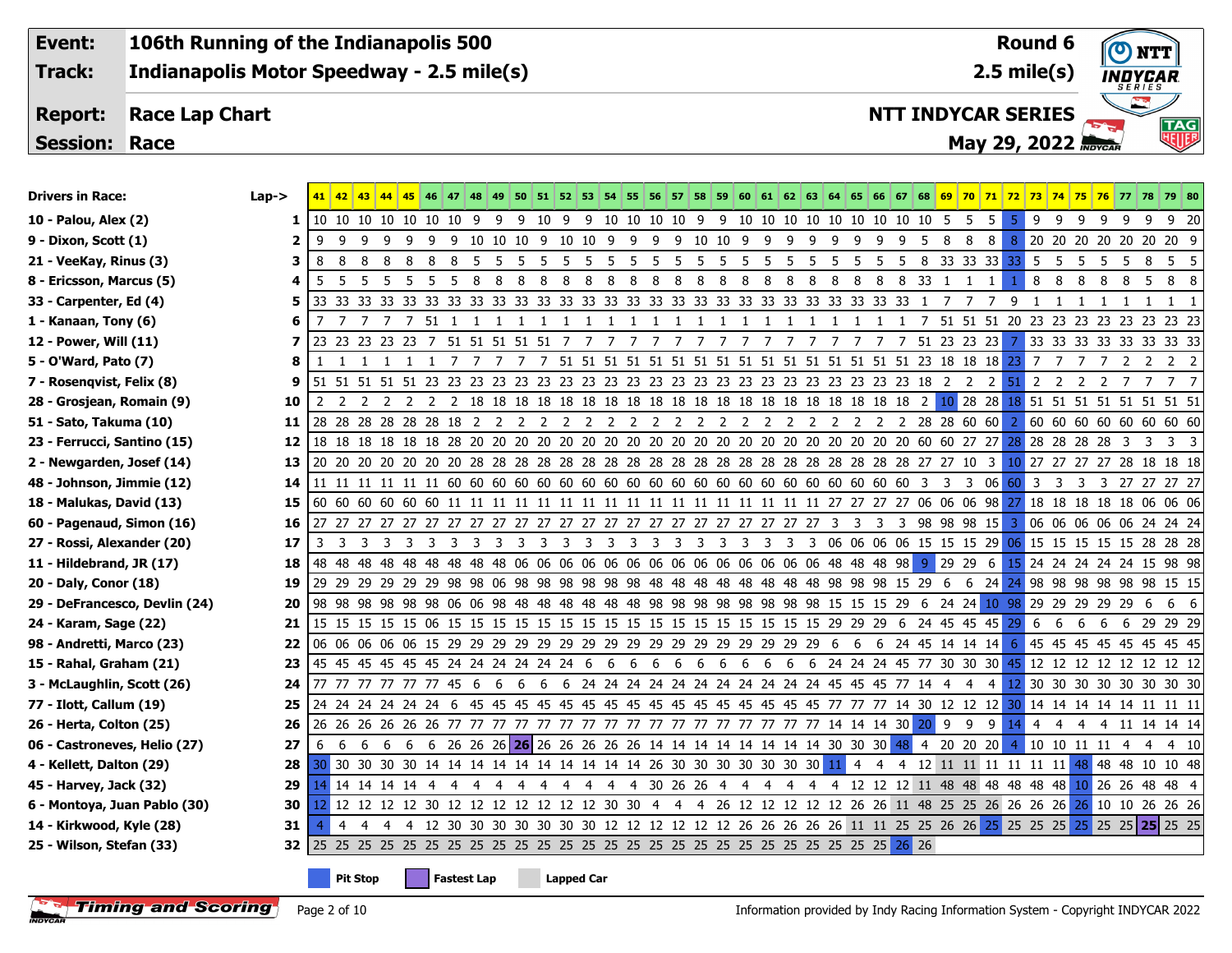**Event: Track:**

**106th Running of the Indianapolis 500 Indianapolis Motor Speedway - 2.5 mile(s)**

## **Race Lap Chart Report:**

**Session: Race**



**TAG**<br>Will

**NTT INDYCAR SERIES**

**May 29, 2022**

| <b>Drivers in Race:</b>       | $Lap->$ |    |    |                    | 81 82 83 84 85 86 87 88 89 90 91 92 93 94 95 96 97 98 99 100 101 102 103 104 105 106 107 108 109 110 111 112 113 114 115 116 117 118 119 120 |              |              |       |              |     |    |              |     |              |     |              |              |  |  |    |                |          |        |   |                                |     |    |   |                                                 |
|-------------------------------|---------|----|----|--------------------|----------------------------------------------------------------------------------------------------------------------------------------------|--------------|--------------|-------|--------------|-----|----|--------------|-----|--------------|-----|--------------|--------------|--|--|----|----------------|----------|--------|---|--------------------------------|-----|----|---|-------------------------------------------------|
| 10 - Palou, Alex (2)          | 1.      |    |    |                    |                                                                                                                                              |              |              |       |              |     |    |              |     |              |     |              |              |  |  |    |                |          |        |   |                                |     |    |   | 999                                             |
| 9 - Dixon, Scott (1)          | 2       |    |    |                    |                                                                                                                                              |              |              |       |              |     |    |              |     |              |     |              |              |  |  |    | -5.            |          |        |   |                                |     |    |   | 9 9 9 5 5 5 5 5 5 5 5 5                         |
| 21 - VeeKay, Rinus (3)        | з       |    |    |                    |                                                                                                                                              |              |              |       |              |     |    |              |     |              |     |              |              |  |  |    | 8              |          |        |   |                                |     |    |   | 5 5 5 20 20 20 20 20 20 20 20 20 20             |
| 8 - Ericsson, Marcus (5)      | 4       |    |    |                    |                                                                                                                                              |              |              |       |              |     |    |              |     |              |     |              |              |  |  | -1 |                |          |        |   |                                |     |    |   | 1 23 23 23 23 23 23 7 7 7 7 7 7 7               |
| 33 - Carpenter, Ed (4)        | 5       | -1 | -1 | -1<br>$\mathbf{1}$ | 1 1                                                                                                                                          | $\mathbf{1}$ | $\mathbf{1}$ | 1 1 1 | $\mathbf{1}$ | - 1 | -1 | $\mathbf{1}$ | 1 1 | $\mathbf{1}$ | - 1 | $\mathbf{1}$ | $\mathbf{1}$ |  |  |    |                |          |        |   |                                |     |    |   | 1 1 1 23 23 23 23 7 7 7 7 7 7 23 23 23 23 23 23 |
| 1 - Kanaan, Tony (6)          | 6       |    |    |                    |                                                                                                                                              |              |              |       |              |     |    |              |     |              |     |              |              |  |  |    |                |          |        | 1 | 1 1 1 1 1 1 1                  |     |    |   |                                                 |
| 12 - Power, Will (11)         | 7       |    |    |                    |                                                                                                                                              |              |              |       |              |     |    |              |     |              |     |              |              |  |  |    |                |          | 1 33 8 |   | - 8<br>8                       | - 8 | -8 | 8 | 88                                              |
| 5 - O'Ward, Pato (7)          | 8       | 2  |    |                    |                                                                                                                                              |              |              |       |              |     |    |              |     |              |     |              |              |  |  |    | 2 <sup>1</sup> | 8<br>- 8 |        |   |                                |     |    |   | 8 8 33 33 33 51 51 51 51 51                     |
| 7 - Rosengvist, Felix (8)     | 9       |    |    |                    |                                                                                                                                              |              |              |       |              |     |    |              |     |              |     |              |              |  |  |    |                |          |        |   |                                |     |    |   |                                                 |
| 28 - Grosjean, Romain (9)     | 10      |    |    |                    |                                                                                                                                              |              |              |       |              |     |    |              |     |              |     |              |              |  |  |    |                |          |        |   |                                |     |    |   |                                                 |
| 51 - Sato, Takuma (10)        | 11      |    |    |                    |                                                                                                                                              |              |              |       |              |     |    |              |     |              |     |              |              |  |  |    |                |          |        |   |                                |     |    |   |                                                 |
| 23 - Ferrucci, Santino (15)   | 12      | 3  |    |                    |                                                                                                                                              |              |              |       |              |     |    |              |     |              |     |              |              |  |  |    |                |          |        |   |                                |     |    |   |                                                 |
| 2 - Newgarden, Josef (14)     | 13      |    |    |                    |                                                                                                                                              |              |              |       |              |     |    |              |     |              |     |              |              |  |  |    |                |          |        |   |                                |     |    |   |                                                 |
| 48 - Johnson, Jimmie (12)     | 14      |    |    |                    |                                                                                                                                              |              |              |       |              |     |    |              |     |              |     |              |              |  |  |    |                |          |        |   |                                |     |    |   |                                                 |
| 18 - Malukas, David (13)      | 15      |    |    |                    |                                                                                                                                              |              |              |       |              |     |    |              |     |              |     |              |              |  |  |    |                |          |        |   |                                |     |    |   |                                                 |
| 60 - Pagenaud, Simon (16)     | 16      |    |    |                    |                                                                                                                                              |              |              |       |              |     |    |              |     |              |     |              |              |  |  |    |                |          |        |   |                                |     |    |   |                                                 |
| 27 - Rossi, Alexander (20)    | 17      |    |    |                    |                                                                                                                                              |              |              |       |              |     |    |              |     |              |     |              |              |  |  |    |                |          |        |   |                                |     |    |   |                                                 |
| 11 - Hildebrand, JR (17)      | 18      |    |    |                    |                                                                                                                                              |              |              |       |              |     |    |              |     |              |     |              |              |  |  |    |                |          |        |   |                                |     |    |   | 24 18 18 18 18 29 29 29 29 29 29 29 29 29       |
| 20 - Daly, Conor (18)         | 19      |    |    |                    |                                                                                                                                              |              |              |       |              |     |    |              |     |              |     |              |              |  |  |    |                |          |        |   |                                |     |    |   |                                                 |
| 29 - DeFrancesco, Devlin (24) | 20      |    |    |                    |                                                                                                                                              |              |              |       |              |     |    |              |     |              |     |              |              |  |  |    |                |          |        |   |                                |     |    |   |                                                 |
| 24 - Karam, Sage (22)         | 21      |    |    |                    |                                                                                                                                              |              |              |       |              |     |    |              |     |              |     |              |              |  |  |    |                |          |        |   |                                |     |    |   |                                                 |
| 98 - Andretti, Marco (23)     | 22      |    |    |                    |                                                                                                                                              |              |              |       |              |     |    |              |     |              |     |              |              |  |  |    |                |          |        |   |                                |     |    |   |                                                 |
| 15 - Rahal, Graham (21)       | 23      |    |    |                    |                                                                                                                                              |              |              |       |              |     |    |              |     |              |     |              |              |  |  |    |                |          |        |   |                                |     |    |   |                                                 |
| 3 - McLaughlin, Scott (26)    | 24      |    |    |                    |                                                                                                                                              |              |              |       |              |     |    |              |     |              |     |              |              |  |  |    |                |          |        |   |                                |     |    |   |                                                 |
| 77 - Ilott, Callum (19)       | 25      |    |    |                    |                                                                                                                                              |              |              |       |              |     |    |              |     |              |     |              |              |  |  |    |                |          |        |   |                                |     |    |   |                                                 |
| 26 - Herta, Colton (25)       | 26      |    |    |                    |                                                                                                                                              |              |              |       |              |     |    |              |     |              |     |              |              |  |  |    |                |          |        |   |                                |     |    |   |                                                 |
| 06 - Castroneves, Helio (27)  | 27      |    |    |                    |                                                                                                                                              |              |              |       |              |     |    |              |     |              |     |              |              |  |  |    | 4              |          |        |   | 2 2 2 4 4 11 11 11 11 11 11 11 |     |    |   |                                                 |
| 4 - Kellett, Dalton (29)      | 28      |    |    |                    |                                                                                                                                              |              |              |       |              |     |    |              |     |              |     |              |              |  |  |    |                |          |        |   |                                |     |    |   |                                                 |
| 45 - Harvey, Jack (32)        | 29      | 4  |    |                    |                                                                                                                                              |              |              |       |              |     |    |              |     |              |     |              |              |  |  |    |                |          |        |   |                                |     |    |   |                                                 |
| 6 - Montoya, Juan Pablo (30)  | 30      |    |    |                    |                                                                                                                                              |              |              |       |              |     |    |              |     |              |     |              |              |  |  |    |                |          |        |   |                                |     |    |   |                                                 |
| 14 - Kirkwood, Kyle (28)      | 31      |    |    |                    |                                                                                                                                              |              |              |       |              |     |    |              |     |              |     |              |              |  |  |    |                |          |        |   |                                |     |    |   |                                                 |
| 25 - Wilson, Stefan (33)      | 32      |    |    |                    |                                                                                                                                              |              |              |       |              |     |    |              |     |              |     |              |              |  |  |    |                |          |        |   |                                |     |    |   |                                                 |
|                               |         |    |    |                    |                                                                                                                                              |              |              |       |              |     |    |              |     |              |     |              |              |  |  |    |                |          |        |   |                                |     |    |   |                                                 |

**Pit Stop Fastest Lap Lapped Car**

**Timing and Scoring** Page 3 of 10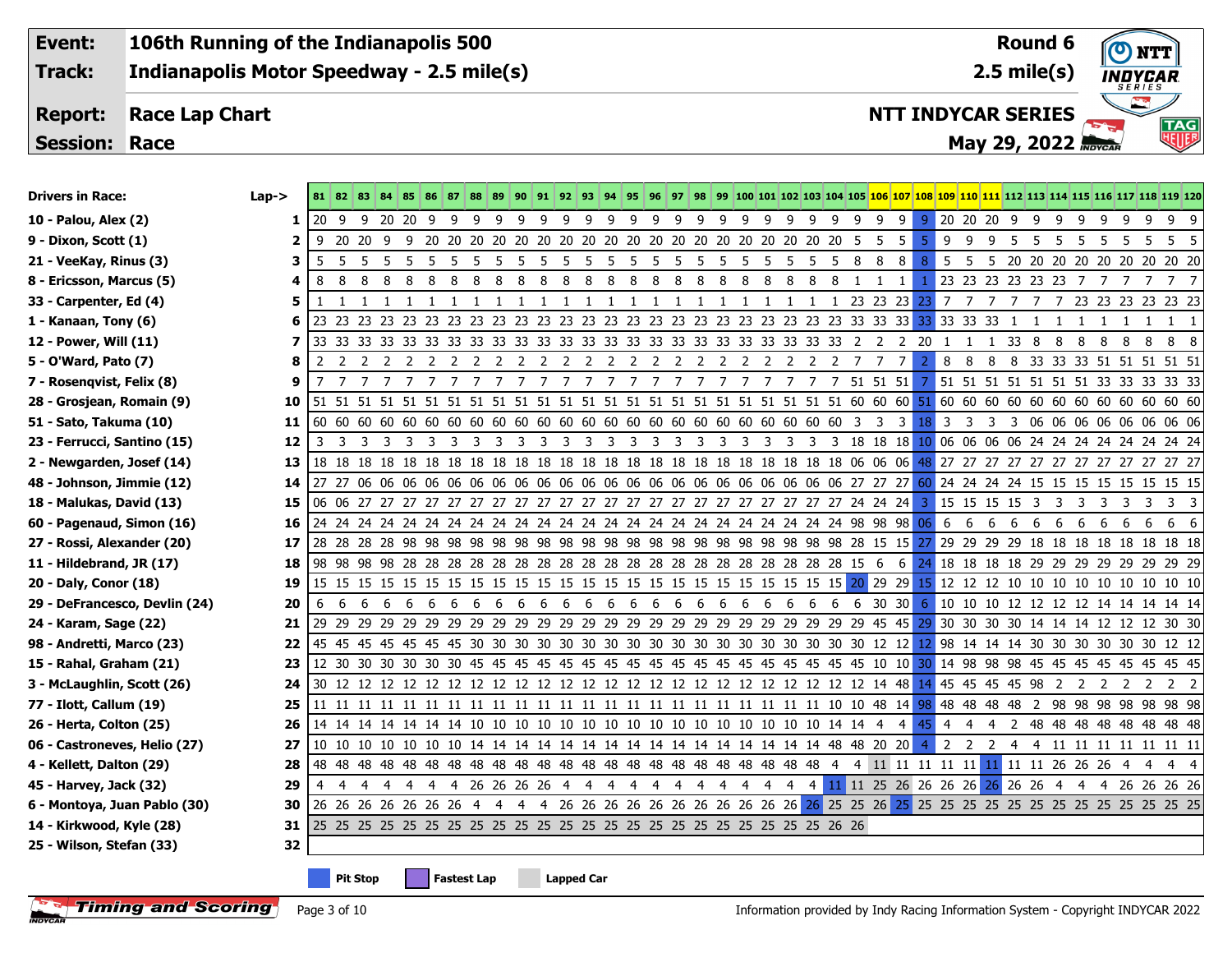**Event:**

**Indianapolis Motor Speedway - 2.5 mile(s) Track:**

**106th Running of the Indianapolis 500**

## **Race Lap Chart Report:**

**Session: Race**

| <b>Drivers in Race:</b>       | $Lap - >$ |           |                |                 |   |     |                             |    |    |    |    |                   |   |              |                |              |    |                 |                |  |            |      |                                        |            |              |   |               |     |                |                |                |                |              |                | 121 122 123 124 125 126 127 128 129 130 131 132 133 134 135 136 137 138 139 140 141 142 143 144 145 146 147 148 149 150 151 152 153 154 155 156 157 158 159 160 |
|-------------------------------|-----------|-----------|----------------|-----------------|---|-----|-----------------------------|----|----|----|----|-------------------|---|--------------|----------------|--------------|----|-----------------|----------------|--|------------|------|----------------------------------------|------------|--------------|---|---------------|-----|----------------|----------------|----------------|----------------|--------------|----------------|-----------------------------------------------------------------------------------------------------------------------------------------------------------------|
| 10 - Palou, Alex (2)          | 1         | $\cdot$ 9 | -9             | 99              |   | 99  | - 9                         | 99 |    | 99 |    |                   |   | 99999        |                |              |    |                 |                |  |            |      | 9 9 9 9 5 5 5 1 8 10 <mark>10</mark> 5 |            |              | 5 | - 5<br>- 5    |     | 5 5 5 5 5      |                |                |                | - 5          | - 9            | 99                                                                                                                                                              |
| 9 - Dixon, Scott (1)          | 2         | 5         |                |                 |   |     |                             |    |    |    |    |                   |   |              |                |              |    |                 |                |  |            |      |                                        | $8 \mid 5$ | 99           |   | - 9<br>- 9    | - 9 | 9              | - 9            | - 9            | - 9            | - 9          | 5              | 5 5                                                                                                                                                             |
| 21 - VeeKay, Rinus (3)        | З         |           |                |                 |   |     |                             |    |    |    |    |                   |   |              |                |              |    |                 |                |  |            |      |                                        |            |              |   |               |     |                |                |                |                |              |                |                                                                                                                                                                 |
| 8 - Ericsson, Marcus (5)      | 4         | 7         |                |                 |   |     | 77777777777                 |    |    |    |    |                   |   | 7            | $\overline{7}$ |              |    |                 |                |  |            |      | 7 7 7 7 7 23 1 8 60 10 27 7            |            |              |   |               |     |                |                |                |                |              |                |                                                                                                                                                                 |
| 33 - Carpenter, Ed (4)        | 5         |           |                |                 |   |     |                             |    |    |    |    |                   |   |              |                |              |    |                 |                |  |            |      |                                        |            |              |   |               |     |                |                |                |                |              |                | 5 20 23 23 23 23 23 23 23 23 23 23 23 23 8 8                                                                                                                    |
| 1 - Kanaan, Tony (6)          | 6         | -1        | $\overline{1}$ | $\overline{1}$  |   |     | 1 1 1 1 1 1 1               |    |    |    | -1 | 1 1               |   | $\mathbf{1}$ | $\mathbf{1}$   | $\mathbf{1}$ | -1 | -1              |                |  |            |      | 1 1 8 51 60 27 51 9 23 8 8             |            |              |   | 8 8 8 8 8 8 8 |     |                |                |                |                |              |                | 8 8 27 27                                                                                                                                                       |
| 12 - Power, Will (11)         | 7         | 8         | 8              | - 8             | 8 | - 8 | 888                         |    | 88 |    | 8  | 8 <sup>8</sup>    | 8 | 88           |                | 8            | 8  | 8               | $\frac{8}{10}$ |  | 8 51 60 06 |      | $5 \ 48 \ 48 \ 8$                      |            | $\mathbf{1}$ | 1 | 1<br>-1       | -1  | 1              | 1              | -1             | -1             | $\mathbf{1}$ |                | $1 \quad 1 \quad 1$                                                                                                                                             |
| 5 - O'Ward, Pato (7)          | 8         |           |                |                 |   |     |                             |    |    |    |    |                   |   |              |                |              |    |                 |                |  |            |      |                                        |            |              |   |               |     |                |                |                |                |              |                | 1 60 60 60 60 60 60 60 60 60 60 27 23 23                                                                                                                        |
| 7 - Rosenqvist, Felix (8)     | 9         |           |                |                 |   |     |                             |    |    |    |    |                   |   |              |                |              |    |                 |                |  |            |      |                                        |            |              |   |               |     |                |                |                |                |              |                |                                                                                                                                                                 |
| 28 - Grosjean, Romain (9)     | 10        |           |                |                 |   |     |                             |    |    |    |    |                   |   |              |                |              |    |                 |                |  |            |      |                                        |            |              |   |               |     |                |                |                |                |              |                |                                                                                                                                                                 |
| 51 - Sato, Takuma (10)        | 11        |           |                |                 |   |     |                             |    |    |    |    |                   |   |              |                |              |    |                 |                |  |            | 7 10 |                                        |            |              |   |               |     |                |                |                |                |              |                | 2 1 06 27 33 3 33 33 33 33 33 33 33 06 06 33                                                                                                                    |
| 23 - Ferrucci, Santino (15)   | 12        |           |                |                 |   |     |                             |    |    |    |    |                   |   |              |                |              |    |                 |                |  |            |      |                                        |            |              |   |               |     |                |                |                |                |              |                |                                                                                                                                                                 |
| 2 - Newgarden, Josef (14)     | 13        |           |                |                 |   |     |                             |    |    |    |    |                   |   |              |                |              |    |                 |                |  |            |      |                                        |            |              |   |               |     |                |                |                |                |              |                |                                                                                                                                                                 |
| 48 - Johnson, Jimmie (12)     | 14        |           |                |                 |   |     |                             |    |    |    |    |                   |   |              |                |              |    |                 |                |  |            |      |                                        |            |              |   |               |     |                |                |                |                |              |                |                                                                                                                                                                 |
| 18 - Malukas, David (13)      | 15        |           |                |                 |   |     |                             |    |    |    |    |                   |   |              |                |              |    |                 |                |  |            |      |                                        |            |              |   |               |     |                |                |                |                |              |                | 3 3 3 3 3 3 3 3 3 3 3 3 3 3 3 3 3 3 6 6 6 18 14 98 20 3 24 15 15 15 6 6 6 6 6 6 51 6 14 24                                                                      |
| 60 - Pagenaud, Simon (16)     | 16        | -6        |                |                 |   |     |                             |    |    |    |    |                   |   |              |                |              |    |                 |                |  |            |      |                                        |            |              |   |               |     |                |                |                |                |              |                | 6 6 6 6 6 6 6 6 6 6 6 6 6 6 6 6 6 6 7 8 18 18 19 10 30 15 23 24 15 6 6 6 10 10 10 10 10 10 10 14 15 15                                                          |
| 27 - Rossi, Alexander (20)    | 17        |           |                |                 |   |     |                             |    |    |    |    |                   |   |              |                |              |    |                 |                |  |            |      |                                        |            |              |   |               |     |                |                |                |                |              |                |                                                                                                                                                                 |
| 11 - Hildebrand, JR (17)      | 18        |           |                |                 |   |     |                             |    |    |    |    |                   |   |              |                |              |    |                 |                |  |            |      |                                        |            |              |   |               |     |                |                |                |                |              |                |                                                                                                                                                                 |
| 20 - Daly, Conor (18)         | 19        |           |                |                 |   |     |                             |    |    |    |    |                   |   |              |                |              |    |                 |                |  |            |      |                                        |            |              |   |               |     |                |                |                |                |              |                |                                                                                                                                                                 |
| 29 - DeFrancesco, Devlin (24) | 20        |           |                |                 |   |     |                             |    |    |    |    |                   |   |              |                |              |    |                 |                |  |            |      |                                        |            |              |   |               |     |                |                |                |                |              |                |                                                                                                                                                                 |
| 24 - Karam, Sage (22)         | 21        |           |                |                 |   |     |                             |    |    |    |    |                   |   |              |                |              |    |                 |                |  |            |      |                                        |            |              |   |               |     |                |                |                |                |              |                |                                                                                                                                                                 |
| 98 - Andretti, Marco (23)     | 22        |           |                |                 |   |     |                             |    |    |    |    |                   |   |              |                |              |    |                 |                |  |            |      |                                        |            |              |   |               |     |                |                |                |                |              |                | 2 29 29 29 29 2 2 2                                                                                                                                             |
| 15 - Rahal, Graham (21)       | 23        |           |                |                 |   |     |                             |    |    |    |    |                   |   |              |                |              |    |                 |                |  |            |      |                                        |            |              |   |               |     |                |                |                |                |              |                |                                                                                                                                                                 |
| 3 - McLaughlin, Scott (26)    | 24        | 2         |                |                 |   |     |                             |    |    |    |    |                   |   |              |                |              |    |                 |                |  |            |      |                                        |            |              |   |               |     |                |                |                |                |              |                |                                                                                                                                                                 |
| 77 - Ilott, Callum (19)       | 25        |           |                |                 |   |     |                             |    |    |    |    |                   |   |              |                |              |    |                 |                |  |            |      |                                        |            |              |   |               |     |                |                |                |                |              |                |                                                                                                                                                                 |
| 26 - Herta, Colton (25)       | 26        |           |                |                 |   |     |                             |    |    |    |    |                   |   |              |                |              |    |                 |                |  |            |      |                                        |            |              |   |               |     |                |                |                | 45 45          |              |                | $ 45 $ 51 51 45                                                                                                                                                 |
| 06 - Castroneves, Helio (27)  | 27        |           |                |                 |   |     |                             |    |    |    |    |                   |   |              |                |              |    |                 |                |  |            |      |                                        |            |              |   |               |     | $\overline{4}$ | $\overline{4}$ | $\overline{4}$ | $\overline{4}$ | 4            | $\overline{4}$ | $4 \quad 4$                                                                                                                                                     |
| 4 - Kellett, Dalton (29)      | 28        | -4        |                |                 |   |     | 4 4 4 4 4 4 4 4 4 4 4 4 4 4 |    |    |    |    |                   |   |              |                | 4            |    | 4 11 11 11 11 4 |                |  |            |      |                                        |            |              |   |               |     |                |                |                |                |              |                | 4 4 4 4 4 4 4 4 25 25 25 25 25 25 25 25 25 25                                                                                                                   |
| 45 - Harvey, Jack (32)        | 29        |           |                |                 |   |     |                             |    |    |    |    |                   |   |              |                |              |    |                 |                |  |            |      |                                        |            |              |   |               |     |                |                |                |                |              |                |                                                                                                                                                                 |
| 6 - Montoya, Juan Pablo (30)  | 30        |           |                |                 |   |     | 25 25 25 25 26 26 26 26 26  |    |    |    |    |                   |   |              |                |              |    |                 |                |  |            |      |                                        |            |              |   |               |     |                |                |                |                |              |                |                                                                                                                                                                 |
| 14 - Kirkwood, Kyle (28)      | 31        |           |                |                 |   |     |                             |    |    |    |    |                   |   |              |                |              |    |                 |                |  |            |      |                                        |            |              |   |               |     |                |                |                |                |              |                |                                                                                                                                                                 |
| 25 - Wilson, Stefan (33)      | 32        |           |                |                 |   |     |                             |    |    |    |    |                   |   |              |                |              |    |                 |                |  |            |      |                                        |            |              |   |               |     |                |                |                |                |              |                |                                                                                                                                                                 |
|                               |           |           |                | <b>Pit Stop</b> |   |     | <b>Fastest Lap</b>          |    |    |    |    | <b>Lapped Car</b> |   |              |                |              |    |                 |                |  |            |      |                                        |            |              |   |               |     |                |                |                |                |              |                |                                                                                                                                                                 |



**NTT INDYCAR SERIES**

**2.5 mile(s) Round 6**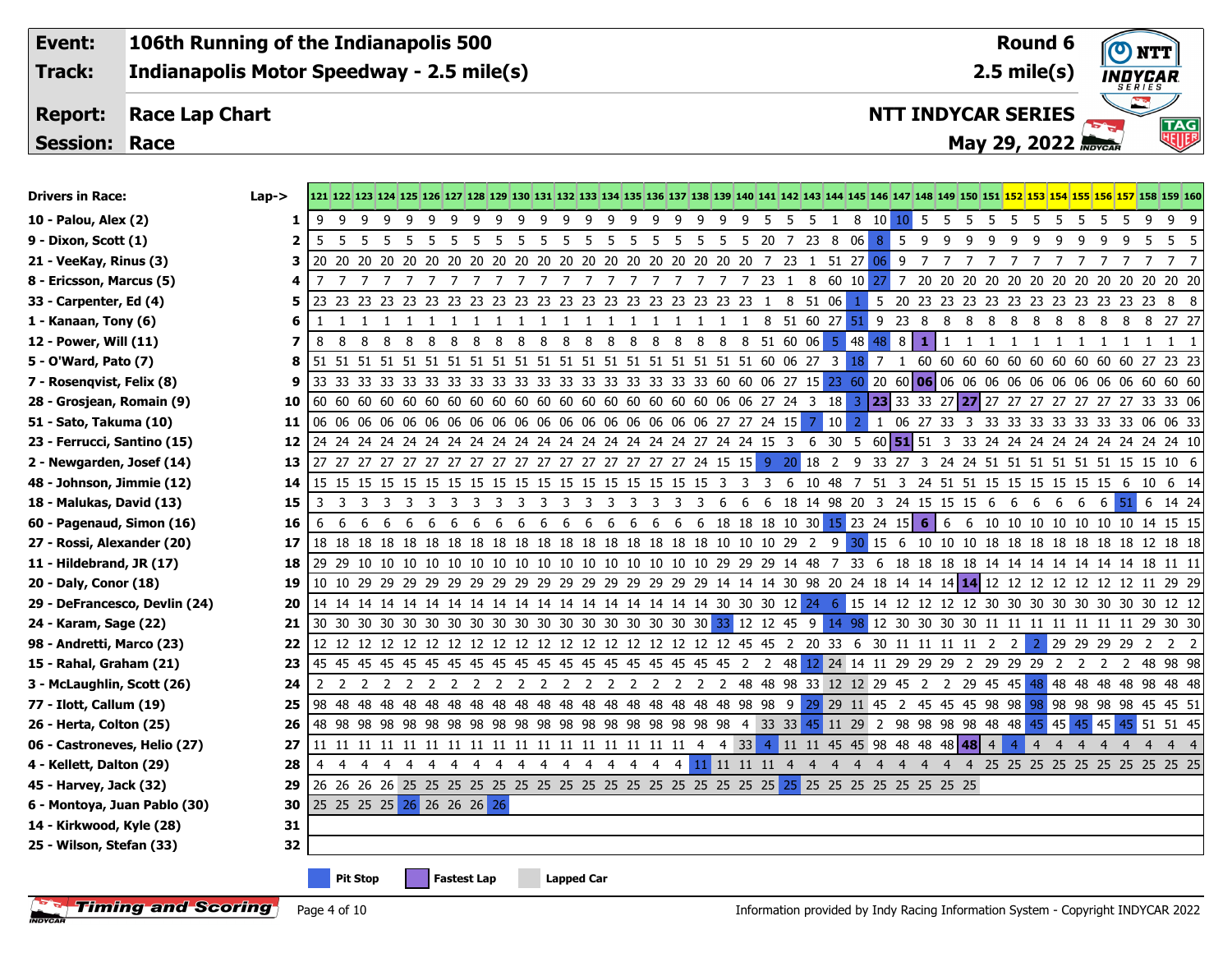**Event: Track:**

**106th Running of the Indianapolis 500 Indianapolis Motor Speedway - 2.5 mile(s)**

## **Race Lap Chart Report:**

**Session: Race**

| 10 - Palou, Alex (2)          | 1  | -5             |     |                 |                                                                                                   |                    |  |    |                   |    |  |  |                                          |  |     |     |                |     |                 |     |     | 8            | 8 8    |     | 8<br>8  | 8                                                                                                                                   | 8 <sup>°</sup> | 8  |          | 8 8 8                                                                                                                                      |
|-------------------------------|----|----------------|-----|-----------------|---------------------------------------------------------------------------------------------------|--------------------|--|----|-------------------|----|--|--|------------------------------------------|--|-----|-----|----------------|-----|-----------------|-----|-----|--------------|--------|-----|---------|-------------------------------------------------------------------------------------------------------------------------------------|----------------|----|----------|--------------------------------------------------------------------------------------------------------------------------------------------|
| 9 - Dixon, Scott (1)          |    | 9              |     |                 |                                                                                                   |                    |  | -5 |                   | -5 |  |  | 5 8 8 60 60 60 60 60 06 06 98 48 48 48 8 |  |     |     |                |     |                 |     | 8   | 5            | 5      | - 5 | -5<br>5 | 5                                                                                                                                   | $5 \mid 5$     |    |          | 5 5 5                                                                                                                                      |
| 21 - VeeKay, Rinus (3)        | з  |                |     |                 | 7 7 7 7 7 7 7 7 7 7 20 20 20 1 1 10 10 10 10 10 10 1 98 48 8 8 8 5                                |                    |  |    |                   |    |  |  |                                          |  |     |     |                |     |                 |     | - 5 | $\mathbf{1}$ | -1     | -1  |         | -1<br>1                                                                                                                             |                | -1 |          | 7 1 1                                                                                                                                      |
| 8 - Ericsson, Marcus (5)      | 4  |                |     |                 | 20 20 20 20 20 20 20 20 20 20 20 8 8 8 60 60 06 06 06 06 06 98 48 06 51 5 5 1 1 7 7 7             |                    |  |    |                   |    |  |  |                                          |  |     |     |                |     |                 |     |     |              |        |     | 7       | $7\overline{ }$<br>7                                                                                                                |                |    |          | 1 7 7                                                                                                                                      |
| 33 - Carpenter, Ed (4)        | 5  | 8              | - 8 |                 |                                                                                                   |                    |  |    |                   |    |  |  |                                          |  |     |     |                |     |                 |     |     |              |        |     |         |                                                                                                                                     |                |    |          | 8 8 8 8 8 8 8 8 8 27 1 1 06 06 5 2 2 2 98 48 51 8 5 51 51 51 7 51 51 51 57 27 27 27 27 27 27 27                                            |
| 1 - Kanaan, Tony (6)          | 6  |                |     |                 |                                                                                                   |                    |  |    |                   |    |  |  |                                          |  |     |     |                |     |                 |     |     |              |        |     |         |                                                                                                                                     |                |    |          | 27 27 27 27 27 27 27 27 27 27 27 27 1 23 23 10 10 8 12 12 12 48 60 45 51 45 1 1 7 51 45 45 45 20 60 60 60 60 60 20 20                      |
| 12 - Power, Will (11)         |    |                |     |                 | 1 1 1 1 1 1 1 1 1 1 23 60 60 14 18 2 98 98 98                                                     |                    |  |    |                   |    |  |  |                                          |  |     |     |                |     | 2 51 8 45 1 7 7 |     |     |              |        |     |         |                                                                                                                                     |                |    |          | 98 45 27 27 27 60 20 20 20 20 20 06 06                                                                                                     |
| 5 - O'Ward, Pato (7)          | 8  |                |     |                 |                                                                                                   |                    |  |    |                   |    |  |  |                                          |  |     |     |                |     |                 |     |     |              |        |     |         |                                                                                                                                     |                |    |          | 23 23 23 23 23 23 23 23 23 23 23 60 06 06 9 29 12 48 48 48 51 45 7 5 7 45 45 47 27 20 20 20 10 10 10 10 10 6 60 60                         |
| 7 - Rosenqvist, Felix (8)     | 9  |                |     |                 |                                                                                                   |                    |  |    |                   |    |  |  |                                          |  |     |     |                |     |                 |     |     |              |        |     |         |                                                                                                                                     |                |    |          | 60 60 60 60 60 60 60 60 60 60 60 60 06 10 10 15 2 98 51 51 51 45 7 5 1 27 27 27 27 20 60 60 60 06 06 06 <mark>06</mark> 06 10 10 10        |
| 28 - Grosjean, Romain (9)     | 10 |                |     |                 |                                                                                                   |                    |  |    |                   |    |  |  |                                          |  |     |     |                |     |                 |     |     |              |        |     |         |                                                                                                                                     |                |    |          | 06 06 06 06 06 06 06 06 06 06 06 06 10 6 14 24 12 48 45 45 45 7 8 1 7 20 20 20 20 60 10 10 10 23 23 23 23 23 23 23 23                      |
| 51 - Sato, Takuma (10)        | 11 |                |     |                 |                                                                                                   |                    |  |    |                   |    |  |  |                                          |  |     |     |                |     |                 |     |     |              |        |     |         | 33 10 10 10 10 10 10 10 10 10 10 10 6 14 15 18 98 51 7 7 7 8 5 27 27 60 60 60 60 10 06 06 06 33 33 33 33                            |                | 6  |          | 666                                                                                                                                        |
| 23 - Ferrucci, Santino (15)   | 12 |                |     |                 |                                                                                                   |                    |  |    |                   |    |  |  |                                          |  |     |     |                |     |                 |     |     |              |        |     |         | 10 33 33 33 33 33 33 6 6 6 6 14 15 24 20 48 18 5 5 5 5 27 20 20 23 10 10 10 06 23 23 23 6 6 6                                       |                |    |          | 6 11 11 11 11                                                                                                                              |
| 2 - Newgarden, Josef (14)     | 13 | -6             |     |                 |                                                                                                   |                    |  |    |                   |    |  |  |                                          |  |     |     |                |     |                 |     |     |              |        |     |         |                                                                                                                                     |                |    |          | 6 6 6 6 6 6 14 14 14 15 24 18 29 51 45 8 8 8 27 20 60 60 10 23 23 06 23 33 33 33 24 24 24 24 24 24 2                                       |
| 48 - Johnson, Jimmie (12)     | 14 |                |     |                 |                                                                                                   |                    |  |    |                   |    |  |  |                                          |  |     |     |                |     |                 |     |     |              |        |     |         |                                                                                                                                     |                |    |          | 14 14 14 14 14 14 14 15 15 15 15 15 24 18 29 23 45 7 27 27 27 20 23 23 23 06 06 06 23 33 6 6 6 11 11 11 <mark>11</mark> 15 15 15 15        |
| 18 - Malukas, David (13)      | 15 |                |     |                 | 15 15 15 15 15 15 15 15 24 24 24 24 18 29 30 2                                                    |                    |  |    |                   |    |  |  |                                          |  |     |     |                |     |                 |     |     |              |        |     |         |                                                                                                                                     |                |    |          | 24 20 20 20 20 21 33 33 33 33 33 33 33 33 6 24 24 24 15 15 15 15 18 18 12 12                                                               |
| 60 - Pagenaud, Simon (16)     | 16 |                |     |                 |                                                                                                   |                    |  |    |                   |    |  |  |                                          |  |     |     |                |     |                 |     |     |              |        |     |         |                                                                                                                                     |                |    |          | 24 24 24 24 24 24 24 18 18 18 18 18 <mark>7</mark> 30 2 12 7 27 23 23 23 23 6 6 6 6 6 6 6 6 24 11 11 11 18 18 18 <mark>18</mark> 2 2 24 18 |
| 27 - Rossi, Alexander (20)    | 17 |                |     |                 |                                                                                                   |                    |  |    |                   |    |  |  |                                          |  |     |     |                |     |                 |     |     |              |        |     |         |                                                                                                                                     |                |    |          | 2 12 12 14 14                                                                                                                              |
| 11 - Hildebrand, JR (17)      | 18 |                |     |                 |                                                                                                   |                    |  |    |                   |    |  |  |                                          |  |     |     |                |     |                 |     |     |              |        |     |         |                                                                                                                                     |                |    |          | 11 11 11 11 11 11 11 11 29 29 29 29 12 98 48 14 23 6 6 6 6 11 11 11 11 11 11 11 15 18 18 18 12 12 12 12 30 14 18 33                        |
| 20 - Daly, Conor (18)         | 19 |                |     |                 |                                                                                                   |                    |  |    |                   |    |  |  |                                          |  |     |     |                |     |                 |     |     |              |        |     |         |                                                                                                                                     |                |    |          | 29 29 29 29 29 29 29 30 30 30 30 30 98 48 51 20 33 24 24 24 24 15 15 15 15 15 15 15 18 2 2 2 30 30 30 <mark>30</mark> 14 30 30 29          |
| 29 - DeFrancesco, Devlin (24) | 20 |                |     |                 |                                                                                                   |                    |  |    |                   |    |  |  |                                          |  |     |     |                |     |                 |     |     |              |        |     |         |                                                                                                                                     |                |    |          | 12 12 30 30 30 30 30 2 2 2 2 48 51 45 27 6 11 11 11 11 18 18 18 18 18 18 18 2 12 12 14 14 14 14 29 29 33 30                                |
| 24 - Karam, Sage (22)         | 21 |                |     |                 | 30 30 2 2 2 2 2 12 12 12 12 12 51 45 7 23 24 15 15 15 15 2 2                                      |                    |  |    |                   |    |  |  |                                          |  |     |     |                |     |                 |     |     |              |        |     |         | 2 2 2 2 2 12 30 30 30 98 98 98 98                                                                                                   |                | 9  |          | 9 29 9                                                                                                                                     |
| 98 - Andretti, Marco (23)     | 22 | $\overline{2}$ |     |                 |                                                                                                   |                    |  |    |                   |    |  |  |                                          |  |     |     |                |     |                 |     |     |              |        |     |         |                                                                                                                                     |                |    |          | 48 12 12 12 12 12 51 98 98 98 98 45 6 30 33 11 18 18 18 18 12 12 12 12 12 12 12 30 14 14 14 51 29 29 <mark>29</mark> 33 33 9 98            |
| 15 - Rahal, Graham (21)       | 23 |                |     |                 | 48 2 48 51 51 51 51 48 51 48 48 48 11 7 27 6 15 14 30 30 30 30 30 30 30 30 30 30 44 98 98 98 29 9 |                    |  |    |                   |    |  |  |                                          |  |     |     |                |     |                 |     |     |              |        |     |         | - 9                                                                                                                                 | -9             |    | 98 98 98 |                                                                                                                                            |
| 3 - McLaughlin, Scott (26)    | 24 |                |     |                 |                                                                                                   |                    |  |    |                   |    |  |  |                                          |  |     |     |                |     |                 |     |     |              |        |     |         | 51 51 51 48 48 48 48 98 48 51 51 51 <mark>27</mark> 27 33 9 14 30 14 14 14 14 14 14 14 14 14 14 98 29 29 29 48 45 45 45 45 45 45 45 |                |    |          |                                                                                                                                            |
| 77 - Ilott, Callum (19)       | 25 |                |     |                 |                                                                                                   |                    |  |    |                   |    |  |  |                                          |  |     |     |                |     |                 |     |     |              |        |     |         | 98 98 98 98 98 98 98 45 45 45 45 45 7 33 6 11 30 29 29 29 29 29 29 29 29 29 29 29 29 48 48 48 9 51 51 51 51 51                      |                |    |          |                                                                                                                                            |
| 26 - Herta, Colton (25)       | 26 |                |     |                 | 45 45 45 45 45 45 45 45 33 33 33 33 33 33 11 11 30 9 9 9 9                                        |                    |  |    |                   |    |  |  |                                          |  | - 9 | - 9 | $\overline{9}$ | 999 |                 | 999 |     | 9            | $9$  9 |     | 45      | $\overline{4}$                                                                                                                      | 4 4 25 4       |    |          |                                                                                                                                            |
| 06 - Castroneves, Helio (27)  | 27 | $\overline{4}$ |     |                 |                                                                                                   |                    |  |    |                   |    |  |  |                                          |  |     |     |                |     |                 |     |     |              |        |     |         |                                                                                                                                     |                |    |          |                                                                                                                                            |
| 4 - Kellett, Dalton (29)      | 28 |                |     |                 |                                                                                                   |                    |  |    |                   |    |  |  |                                          |  |     |     |                |     |                 |     |     |              |        |     |         |                                                                                                                                     |                |    |          |                                                                                                                                            |
| 45 - Harvey, Jack (32)        | 29 |                |     |                 |                                                                                                   |                    |  |    |                   |    |  |  |                                          |  |     |     |                |     |                 |     |     |              |        |     |         |                                                                                                                                     |                |    |          |                                                                                                                                            |
| 6 - Montoya, Juan Pablo (30)  | 30 |                |     |                 |                                                                                                   |                    |  |    |                   |    |  |  |                                          |  |     |     |                |     |                 |     |     |              |        |     |         |                                                                                                                                     |                |    |          |                                                                                                                                            |
| 14 - Kirkwood, Kyle (28)      | 31 |                |     |                 |                                                                                                   |                    |  |    |                   |    |  |  |                                          |  |     |     |                |     |                 |     |     |              |        |     |         |                                                                                                                                     |                |    |          |                                                                                                                                            |
| 25 - Wilson, Stefan (33)      | 32 |                |     |                 |                                                                                                   |                    |  |    |                   |    |  |  |                                          |  |     |     |                |     |                 |     |     |              |        |     |         |                                                                                                                                     |                |    |          |                                                                                                                                            |
|                               |    |                |     | <b>Pit Stop</b> |                                                                                                   | <b>Fastest Lap</b> |  |    | <b>Lapped Car</b> |    |  |  |                                          |  |     |     |                |     |                 |     |     |              |        |     |         |                                                                                                                                     |                |    |          |                                                                                                                                            |

Drivers in Race: Lap-> 161 162 163 164 165 166 167 168 169 170 171 172 173 174 175 176 177 178 179 180 181 182 183 184 185 186 187 188 189 190 191 192 193 194 195 196 197 198 199 200

**NTT INDYCAR SERIES**

**2.5 mile(s) Round 6**

**INDYCAR** 

**TAG** 

**May 29, 2022 MoveAR** 

**Timing and Scoring** Page 5 of 10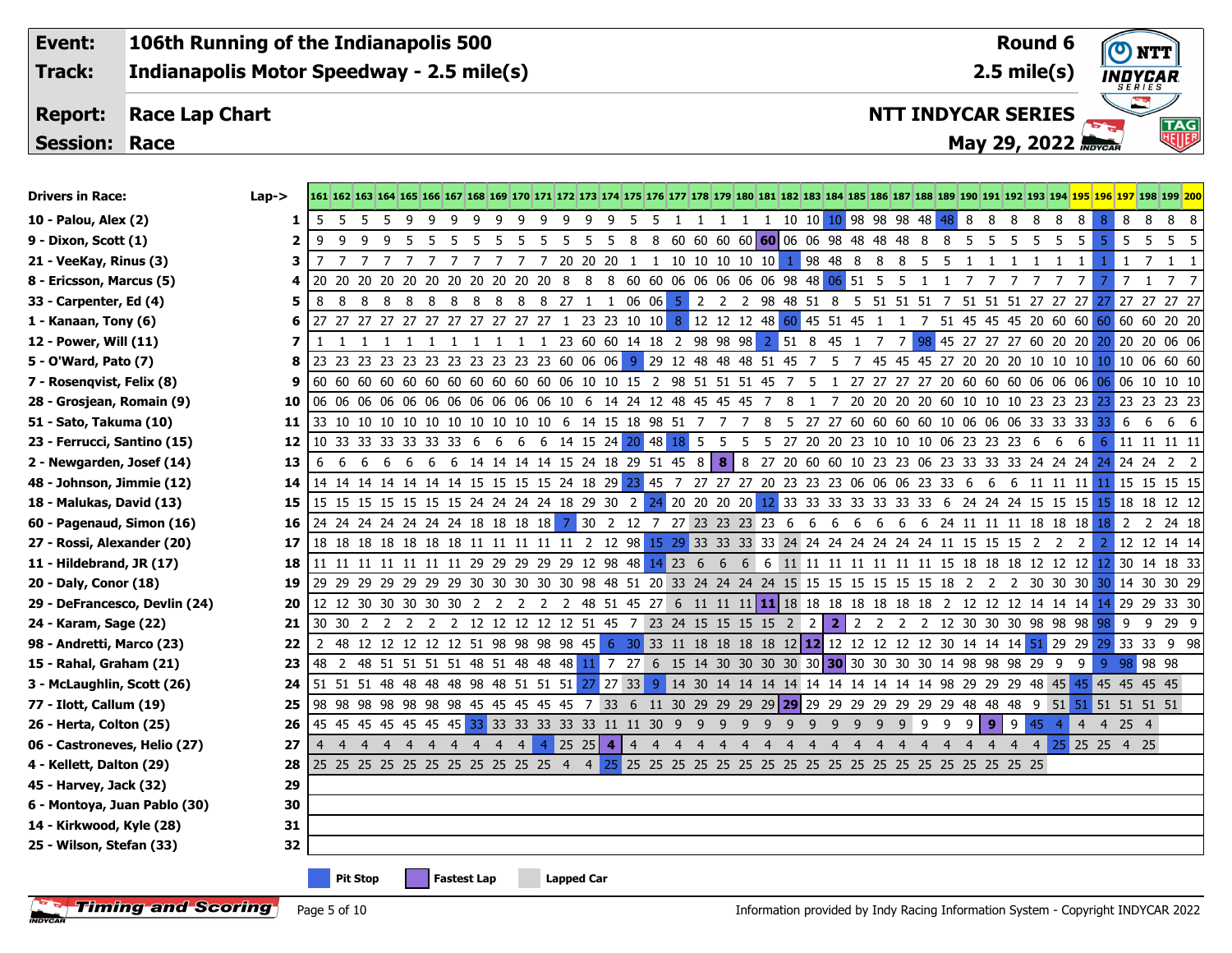| Event:                         |                       |         |  |  |  |   |   |  |  |  |  |  |  |  |         |  |  |                      |  |                                                                                              |
|--------------------------------|-----------------------|---------|--|--|--|---|---|--|--|--|--|--|--|--|---------|--|--|----------------------|--|----------------------------------------------------------------------------------------------|
| <b>Track:</b>                  |                       |         |  |  |  |   |   |  |  |  |  |  |  |  |         |  |  |                      |  |                                                                                              |
| <b>Report:</b>                 | <b>Race Lap Chart</b> |         |  |  |  |   |   |  |  |  |  |  |  |  |         |  |  |                      |  |                                                                                              |
| <b>Session:</b>                |                       |         |  |  |  |   |   |  |  |  |  |  |  |  |         |  |  |                      |  |                                                                                              |
| <b>Drivers in Race:</b>        |                       | $Lap->$ |  |  |  | 8 | 9 |  |  |  |  |  |  |  |         |  |  |                      |  | 10 11 12 13 14 15 16 17 18 19 20 21 22 23 24 25 26 27 28 29 30 31 32 33 34 35 36 37 38 39 40 |
| 30 - Lundgaard, Christian (31) |                       |         |  |  |  |   |   |  |  |  |  |  |  |  | 11 20 4 |  |  | 25 25 25 25 25 25 25 |  |                                                                                              |

**Filming and Scoring** Page 6 of 10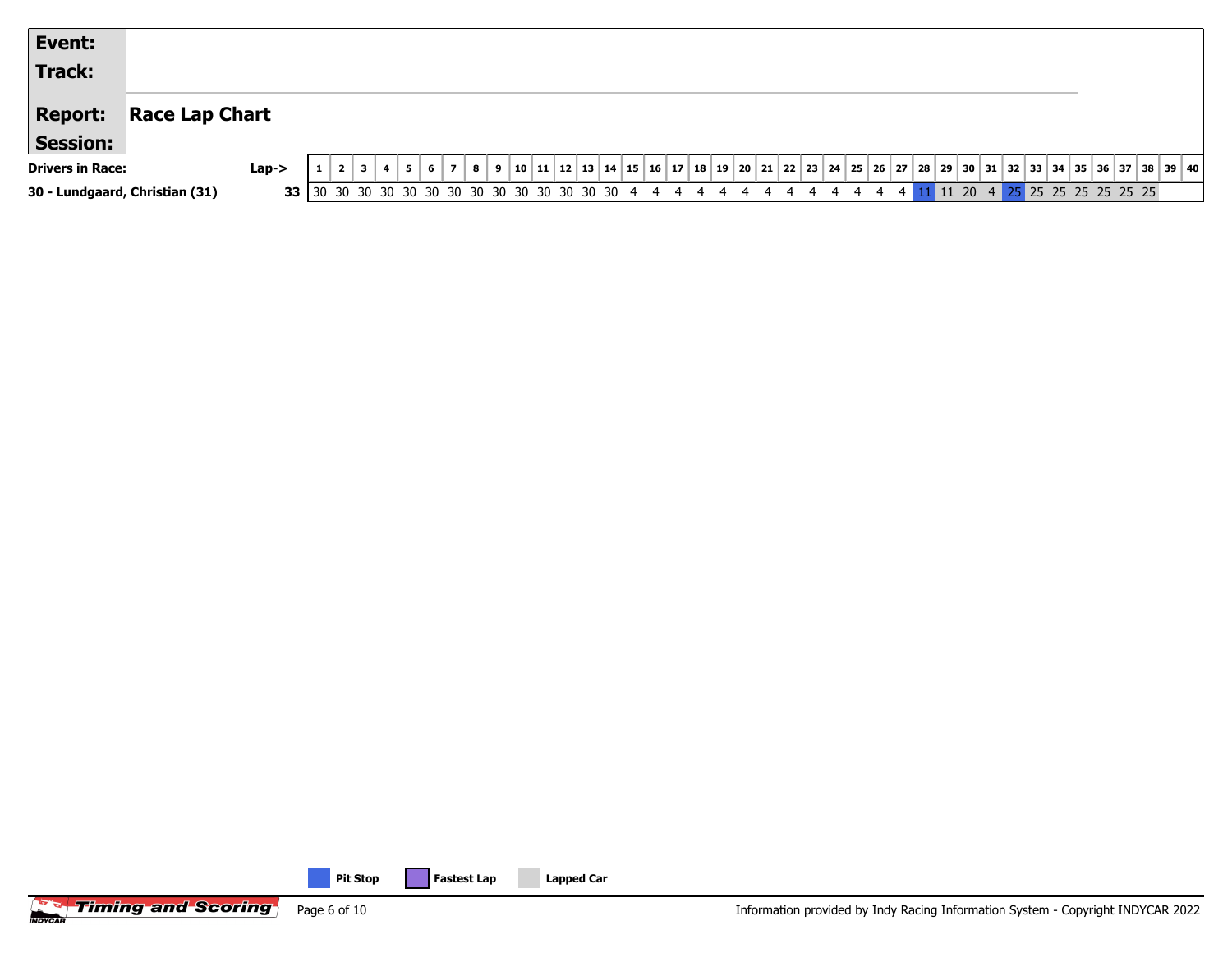| Event:                         |                       |                                                                                                                              |  |
|--------------------------------|-----------------------|------------------------------------------------------------------------------------------------------------------------------|--|
| Track:                         |                       |                                                                                                                              |  |
| <b>Report:</b>                 | <b>Race Lap Chart</b> |                                                                                                                              |  |
| <b>Session:</b>                |                       |                                                                                                                              |  |
| <b>Drivers in Race:</b>        | $Lap->$               | 42 43 44 45 46 47 48 49 50 51 52 53 54 55 56 57 58 59 60 61 62 63 64 65 66 67 68 69 70 71 72 73 74 75 76 77 78 79 80<br>  41 |  |
| 30 - Lundgaard, Christian (31) | 33                    |                                                                                                                              |  |



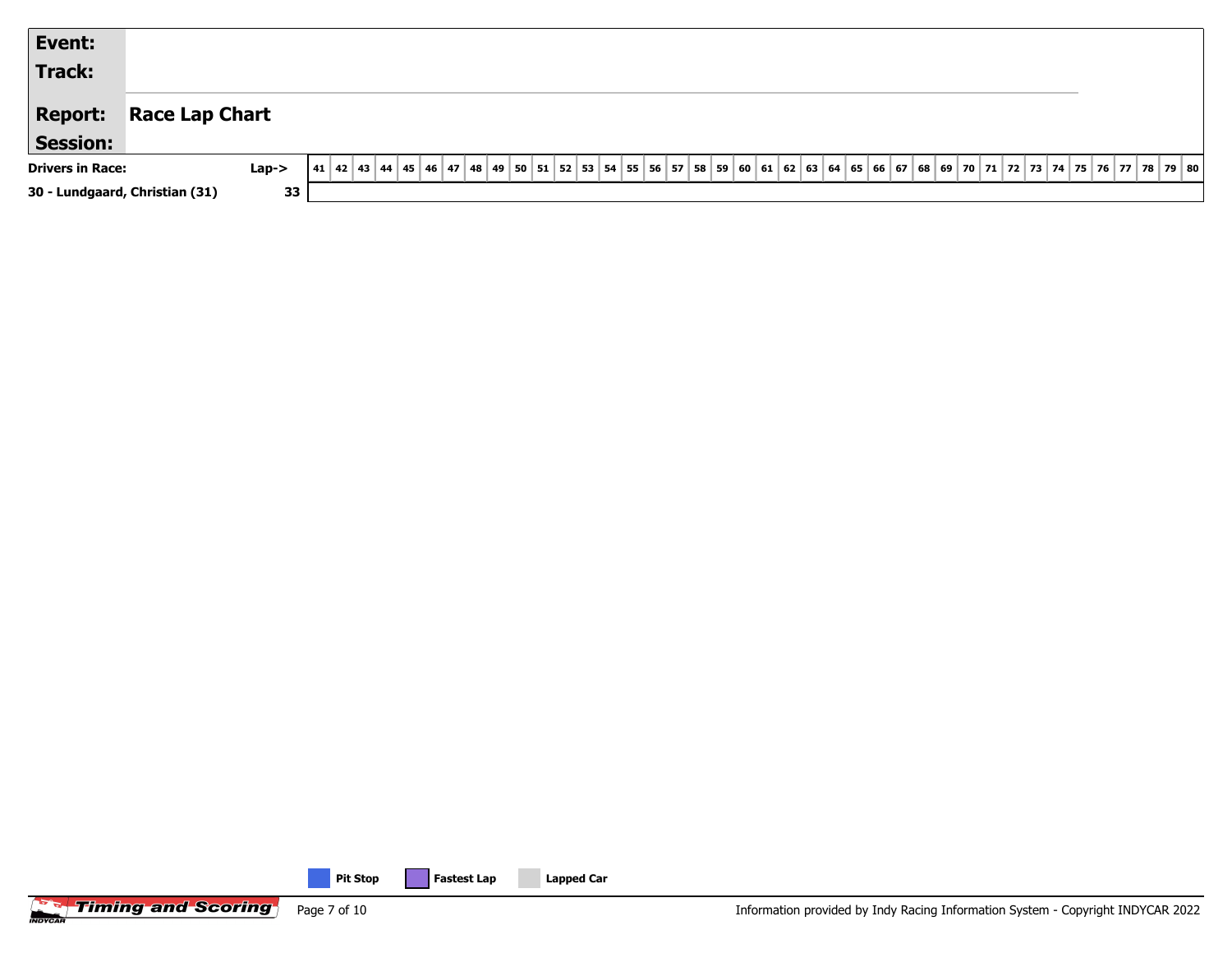| Event:                            |                                                                                                                                                         |
|-----------------------------------|---------------------------------------------------------------------------------------------------------------------------------------------------------|
| Track:                            |                                                                                                                                                         |
| <b>Report:</b><br><b>Session:</b> | <b>Race Lap Chart</b>                                                                                                                                   |
| <b>Drivers in Race:</b>           | 81 82 83 84 85 86 87 88 89 90 91 92 93 94 95 96 97 98 99 100 101 102 103 104 105 106 107 108 109 110 111 112 113 114 115 116 117 118 119 120<br>$Lap->$ |
| 30 - Lundgaard, Christian (31)    | 33                                                                                                                                                      |

**Filming and Scoring** Page 8 of 10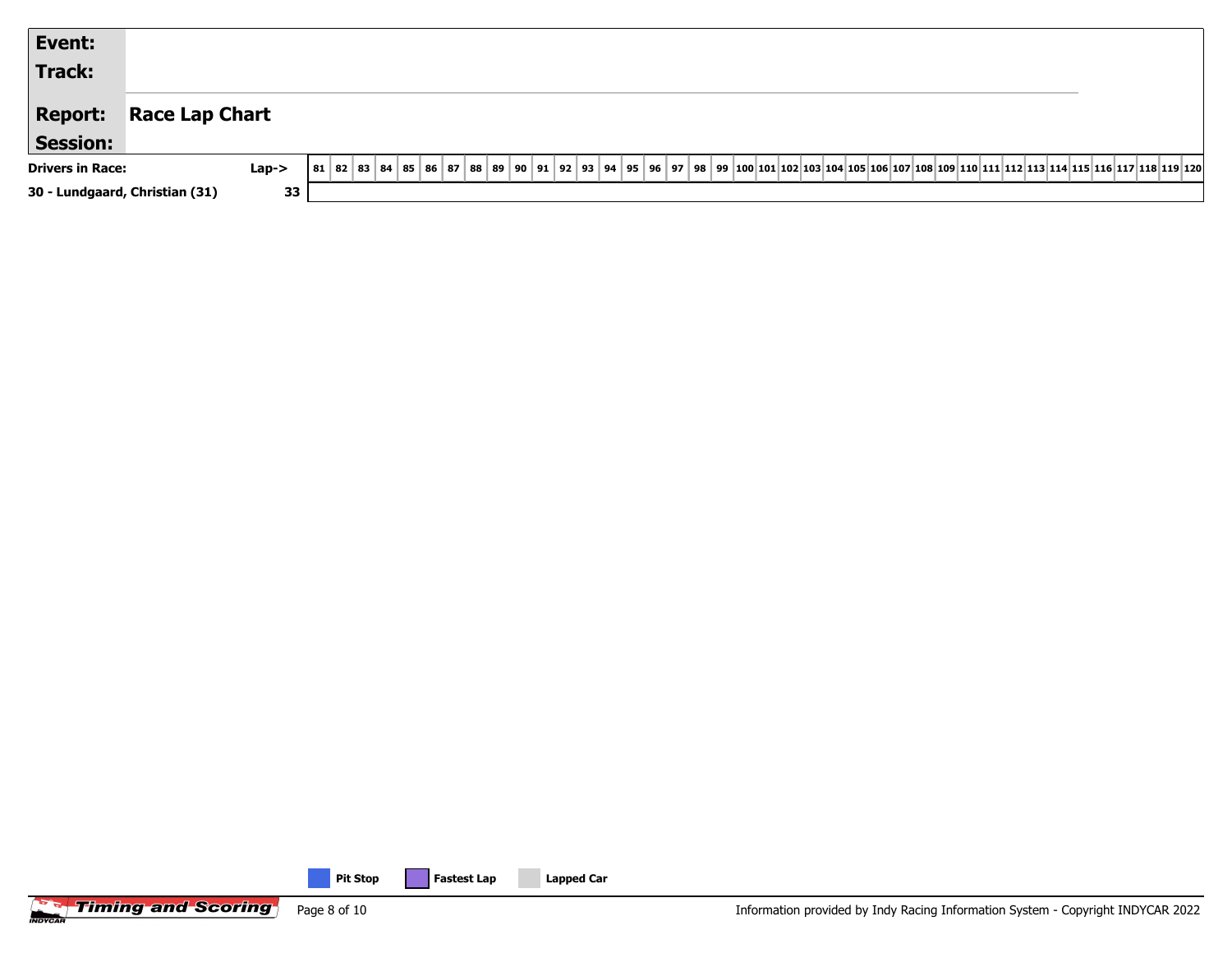| Event:                         |                                                                                                                                                                                                                                              |  |
|--------------------------------|----------------------------------------------------------------------------------------------------------------------------------------------------------------------------------------------------------------------------------------------|--|
| <b>Track:</b>                  |                                                                                                                                                                                                                                              |  |
| <b>Report:</b>                 | <b>Race Lap Chart</b>                                                                                                                                                                                                                        |  |
| <b>Session:</b>                |                                                                                                                                                                                                                                              |  |
| <b>Drivers in Race:</b>        | 121 22 23 24 25 26 157 28 29 29 20 20 21 22 24 25 26 27 28 29 20 21 22 23 24 25 26 27 28 29 20 22 24 25 26 27 28 29 20 21 22 23 24 25 26 27 28 29 20 21 22 23 24 25 256 257 268 27 27 28 29 20 21 22 23 24 25 256 257 268 27 28<br>$Lap - >$ |  |
| 30 - Lundgaard, Christian (31) | 33                                                                                                                                                                                                                                           |  |

**Filming and Scoring** Page 9 of 10